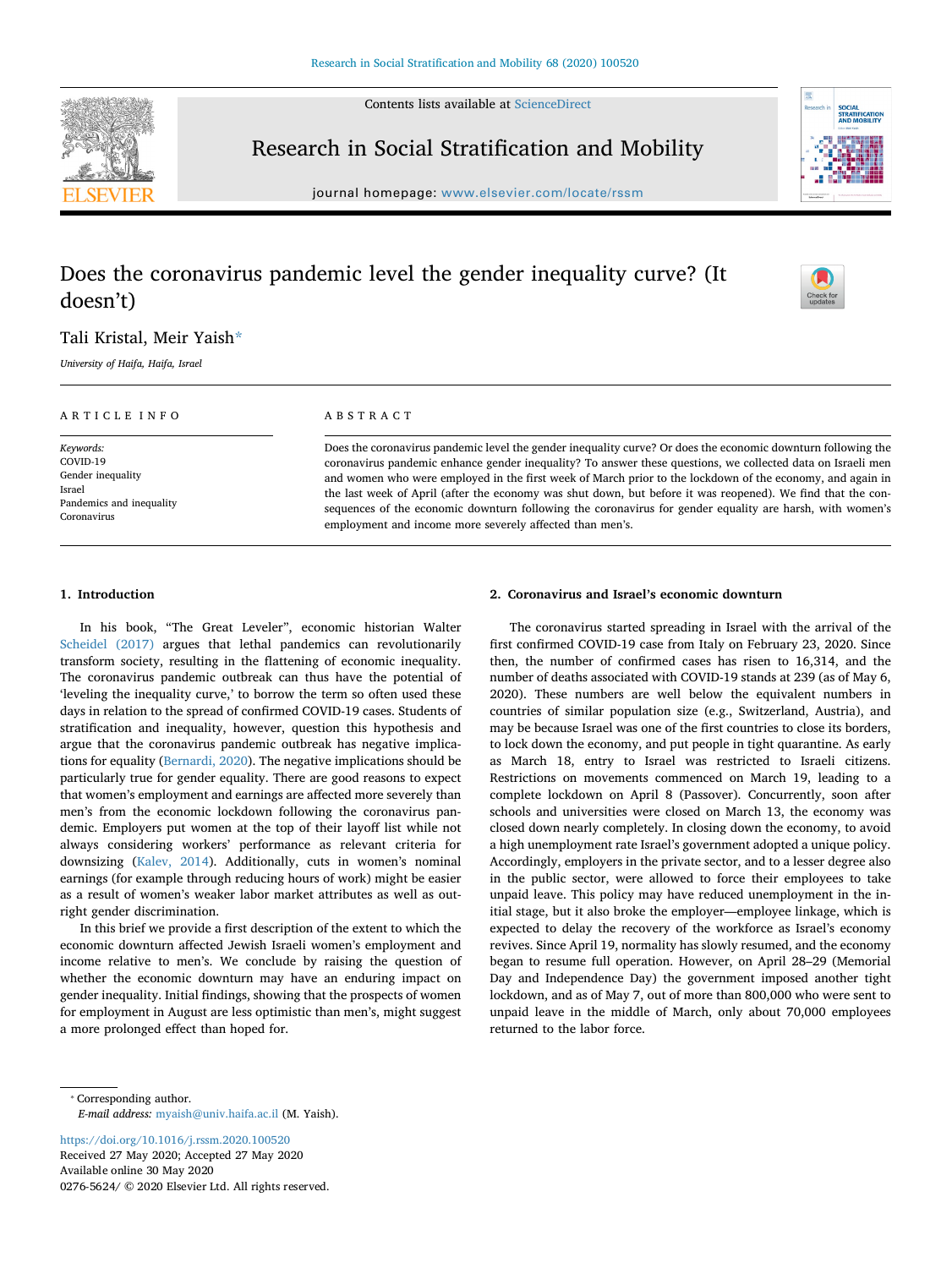#### **3. Data**

Data for this study are based on wave one of a longitudinal survey of 2040 adult Israeli men and women (age 18+), who were employed or self-employed in the first week of March, prior to the lockdown of the economy. The survey was made and data was collected between April 23 and May 4 by *Panel4all,* an online research company that holds an internet panel of tens of thousands Israeli panelists, representing the adult population of Israel. The survey is not a probability sample of the population as only those registered with the panel can be sampled, though it is a random sample of the panelists, stratified by age, gender, geographical region, and religiosity. Internet surveys, such as the one we use here, are a very common practice nowadays, and were used extensively in the last three election campaigns in Israel, with quite accurate predictions. Our survey also provides good estimates of unemployment and unpaid leave—similar to the official statistics. This wave includes information on employment and job characteristics of Israeli households in the first week of March (before the economic downturn) and in the last week of April (after the economy was shut down, but before it was reopened). The current analysis focuses only on Jewish employees, but we plan to devote a separate brief on ethnic inequality and on the self-employed. Excluding Arabs and the self-employed, our analyses include 1542 respondents.

#### **4. Empirical strategy**

The goal of this brief is to summarize preliminary findings from the first wave of the longitudinal survey. We use descriptive statistics to illustrate how the economic lockdown affected Jewish women's employment and income compared to Jewish men's. In this brief we discuss only statistically significant results, whether between or within genders. We do not examine the mechanisms underlying the considerable impact on women's employment and income, which should be explained and examined in future research.

#### **5. How did the economic downturn following the coronavirus outbreak affect Israeli women's and men's employment?**

<span id="page-1-0"></span>The consequences of the economic downturn following the coronavirus for overall levels of employment were harsh. About 35 % of

those employed in the first week of March were not employed by the end of April, most of them (30 %) sent to unpaid leave ([Fig. 1](#page-1-0)). As noted above, these numbers are very similar to the available numbers from administrative data of the National Insurance and the Ministry of Finance (cf. [Endeweld, Heller, Karady, & Gottlieb, 2020](#page-4-3)).

The coronavirus pandemic outbreak has not leveled the inequality curve. Low-wage workers were affected the most and high-wage workers the least. Among the two lowest wage deciles, only 39 %–43 % were employed in April compared to 83 %–94 % among the two highest wage deciles. Low-wage workers were not only sent to unpaid leave in large numbers (42 %–46 %), but many of them were also laid off (11 %–19 %). Dismissals almost did not occur among medium- and highwage workers.

As expected from previous research on gender inequality in Israel ([Kraus, 2002](#page-4-4); [Mandel & Birgier, 2016\)](#page-4-5), in the 1st week of March more women were employed in low- and medium-wage jobs than in highwage jobs ([Fig. 2](#page-2-0)). Hence, there are good reasons to expect that women's employment is affected more severely than men's from the economic downturn. For one, more Israeli women than men have nonstandard employment relations, which makes them more vulnerable in harsh economic conditions [\(Kraus, 2002](#page-4-4)). Secondly, fewer women than men hold managerial positions in the labor market, or have job authority over others [\(Yaish & Stier, 2009\)](#page-4-6) and thus are less protected from redundancies in economic downturns. Thirdly, women are more likely than men to work in occupations and sectors of the economy that were hit the hardest by the coronavirus pandemic, such as salespersons, beauticians and hairdressers, and employees in the catering and lodging industries [\(Kraus, 2002](#page-4-4); [Stier & Yaish, 2014](#page-4-7)). Finally, mothers of young children are more likely than fathers to leave employment and care for the family [\(Stier & Yaish, 2008](#page-4-8)), particularly when child care facilities and schools are closed due to the coronavirus pandemic.

Women's employment has been indeed more harshly affected than men's ([Fig. 3\)](#page-2-1). This is true in particular among younger and older workers, but felt across all ages. The impact was most unequal among young workers. Only 39 % of women age 18–24 remained employed in April (compared to 61 % among young men). This finding might be explained by jobs held by young women compared to those of young men. For example, the catering industry was hit the hardest by the economic lockdown. In the catering industry young women are more likely to be employed as waiters whereas many young men are



**Fig. 1.** Change in employment status, by wage deciles, due to the economic downturn following the coronavirus outbreak. Source: A survey of adult Israeli men and women (age 18+) who were employed in the first week of March.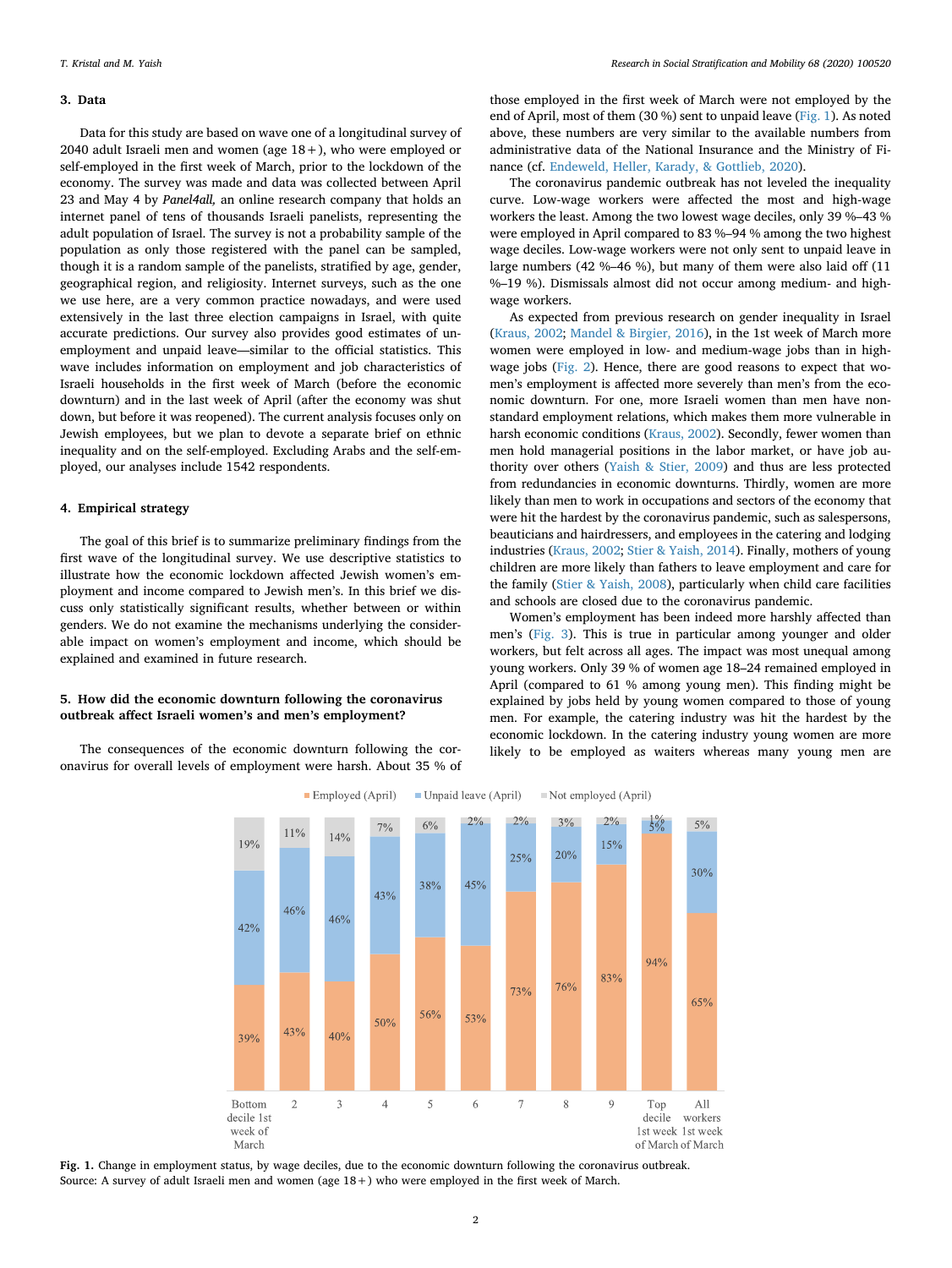<span id="page-2-0"></span>

#### **Fig. 2.** Percent women by wage deciles, 1st week of March.

<span id="page-2-1"></span>Source: A survey of adult Israeli men and women (age 18+) who were employed in the first week of March.



**Fig. 3.** Change in employment status, by gender and age group, due to the economic downturn following the coronavirus outbreak. Source: A survey of adult Israeli men and women (age 18+) who were employed in the first week of March.

employed in errands, for which demand and employment opportunities have increased during the economic lockdown.

filtered into the public sector in recent decades.

Nevertheless, gender inequality is expected to be less pronounced in the largely unionized and highly regulated public sector of the economy ([Yaish & Kraus, 2003\)](#page-4-9). By implication, the concentration of women in the public sector should better shelter women from the negative consequences of the economic crisis following the coronavirus pandemic. Indeed, both men and women were hit harder in the private sector than in the public sector [\(Fig. 4](#page-3-0)). However, women were hit the hardest, in both the public and the private sectors. About 44 % of the women who were employed in the private sector in the first week of March were not employed by the end of April, compared to about 31 % in the case of men. The equivalent numbers in the public sector are 33 % and 23 %, for women and men, respectively. Women's economic position has been worsened by the coronavirus crisis even in the most sheltered sector of the economy. This is not surprising as non-standard employment has

#### **6. How did the economic downturn following the coronavirus outbreak affect gender income inequality?**

Among workers still employed in April gender gaps in monthly earnings did not change much compared to March. Average monthly earnings among women, but not men, who remained employed in April is even slightly higher than all women employed in March. Yet gender gaps in income (earnings plus unemployment benefit) and working hours have widened [\(Fig. 5](#page-3-1)). For 49 % of young women, the income decile in April was lower than in March (blue columns).<sup>1</sup> The

<span id="page-2-2"></span><sup>1</sup> Among all employees who have experienced a decline in earnings from March to April, 53% moved downward one decile and 83% moved downward two deciles.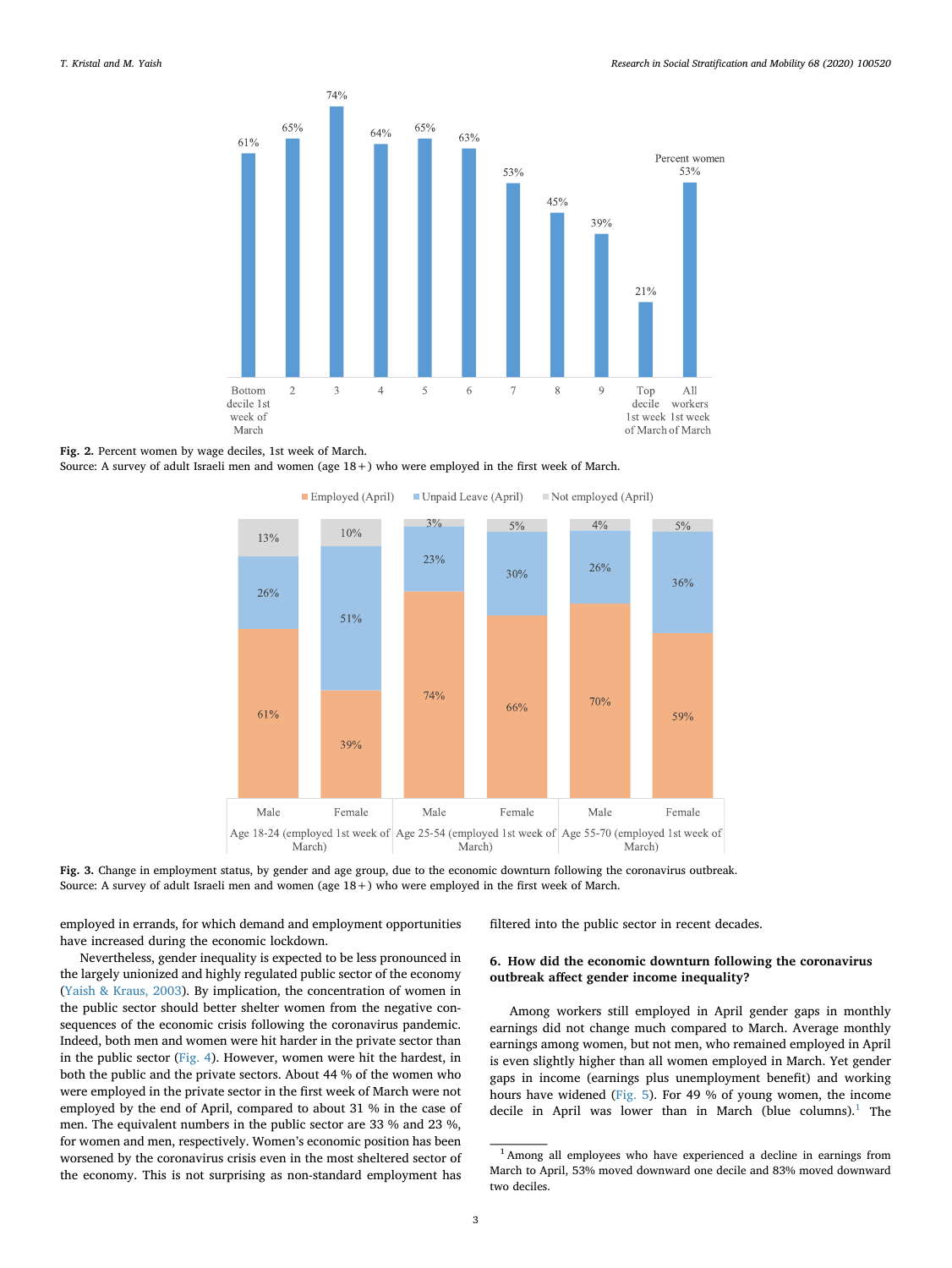#### <span id="page-3-0"></span>*T. Kristal and M. Yaish Research in Social Stratification and Mobility 68 (2020) 100520*



Unpaid leave (April) Employed (April) Not employed (April)

**Fig. 4.** Change in employment status, by gender and sector of employment, due to the economic downturn following the coronavirus outbreak. Source: A survey of adult Israeli men and women (age 18+) who were employed in the first week of March.

<span id="page-3-1"></span>

**Fig. 5.** Percentage of workers who faced decrease in income (earnings plus unemployment insurance), earnings and hours of work from March to April, by gender and age group, due to the economic downturn following the coronavirus outbreak. Source: A survey of adult Israeli men and women (age 18+) who were employed in the first week of March. Note: Data on median level of unemployment insurance payments was imputed by age group (data derived from NI). Part-time employment is defined by less than 34 h a week.

equivalent number for men was also high, but 7% lower than for women. A similar gender gap characterizes also the older employees. Only amongst those in their prime working age (25–54) was the gender gap in income loss relatively narrow—at 3%. This is quite surprising since unemployment insurance should lower the gender income gap relative to the earnings gap as unemployment benefits are 46 % of earnings for the upper decile and 80 % for the lower decile. Nonetheless, the larger decrease in income for women relative to men was mainly a result of their higher odds for becoming unemployed. This is clearly shown in the reduction in earning deciles due to the economic shutdown (red columns), which was nearly equal in both genders, across ages. Yet [Fig. 5](#page-3-1) also shows that women across all ages have experienced a greater decrease in working hours than men, and thus more women than men have moved from full-time to part-time employment (yellow columns). Decreasing working hours should also lower earnings – at least in the long run – but might not be shown when earnings are measured by deciles.

#### **7. Will the economic downturn following the coronavirus outbreak have a long-lasting impact on gender inequality?**

Gender inequality in employment and income has increased following the coronavirus outbreak and the economic downturn. But do Israeli men and women see a light at the end of the tunnel? Or do they expect that the impact of the coronavirus pandemic will be longlasting? [Fig. 6](#page-4-10) suggests a more persistent impact than is probably hoped for.[2](#page-3-2) Importantly, the youngest, who were hit the hardest, are also the most pessimistic about their August paycheck. Within this age group,

<span id="page-3-2"></span> $^{\rm 2}$  To tap the long-term impact of the crisis on earnings, the following question was asked: "On a scale from 0% to 100%, what would be your earnings in August as a percent of your average earnings?"